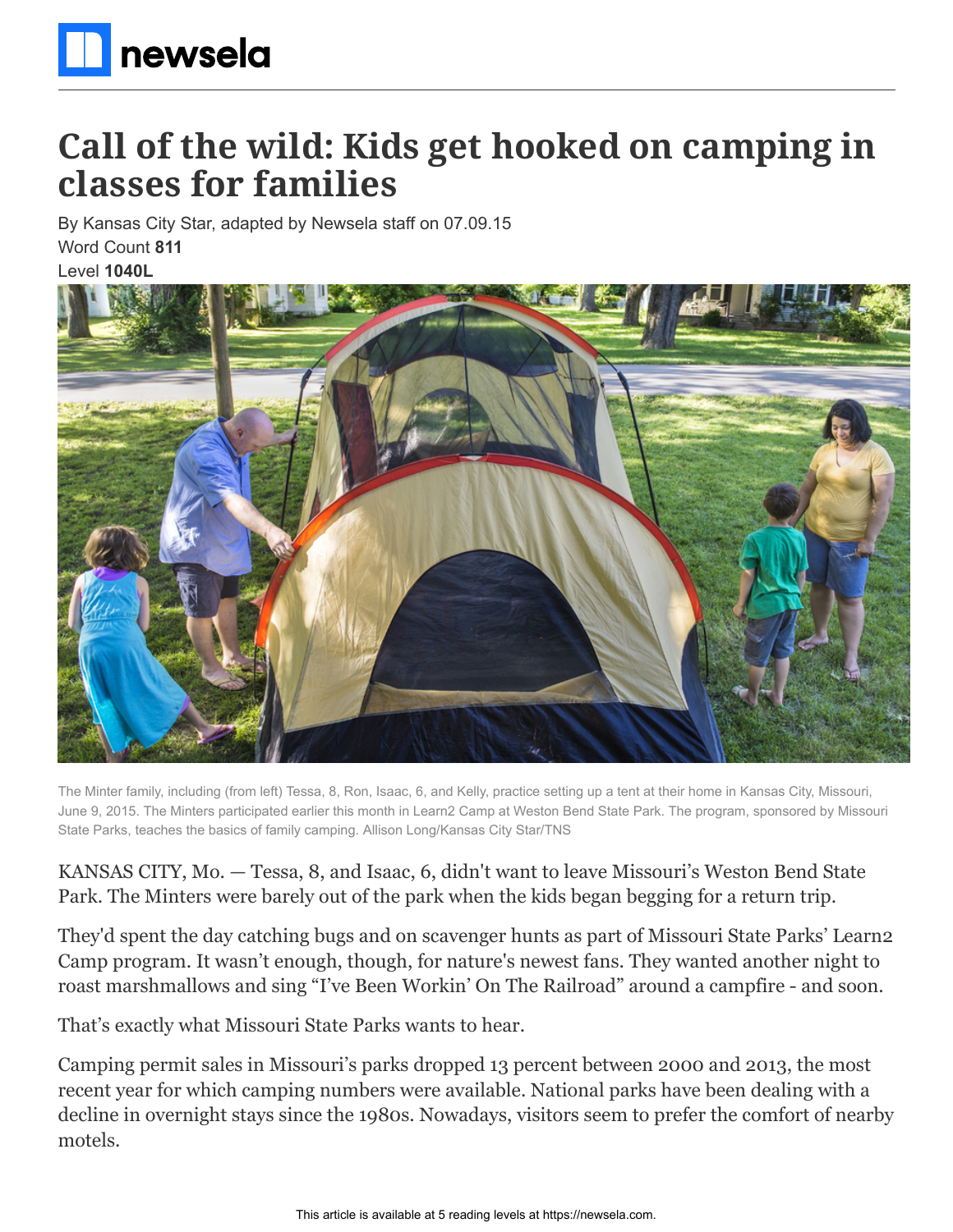#### **Tents, Campfires And Animal Tracks**

The Learn2 Camp program works to ease families who haven't camped before into the outdoors. The program brings them out to a park for a weekend and provides equipment and organized activities, said Stephanie Deidrick. She is a spokeswoman for Missouri State Parks.

They were shown things like how to pitch a tent or how to cook over a campfire. Deidrick said she hopes it will make it so that "families will be more likely to camp on their own in the future."

Deidrick said that getting kids into camping early can increase the chances they'll camp as adults.

The program was exactly what Kelly Minter had hoped for when she applied.

She and her husband Ron already had agreed to their kids' longtime pleas for a camping trip. They had set one up to Johnson's Shut-Ins State Park for the end of June.

Kelly Minter had camped with her family as a child. However, she said she preferred taking her own kids to Oceans of Fun, a theme park in Kansas City. It was less work than preparing a campsite.

After the camping trip was planned, she was worried. What if her ideas and her husband's various "theories" about how to start a fire or set up a tent wouldn't match real life?

This year's Learn2 Camp at Weston Bend was the perfect test run.

With the help of park employees, Ron Minter figured out how to put up a large six-person tent. Isaac and Tessa learned how to identify various trees, insects and animal tracks. Ron Minter got instructions on using sticks to start a campfire. No more lighter fluid and starter logs for him, his wife hopes.

"I think we might be camping more," Kelly Minter said.

## **Drop In Overnight Camping Trips**

According to the Outdoor Foundation's most recent "American Camper Report," 40.1 million Americans went camping in 2013 - a drop of about 424,000 from 2012 and a decline of 6.1 million from 2009.

National parks hosted nearly 11.9 million overnight visits in 1981, according to the National Park Service. That number had shrunk to 8.8 million by 2000, a 26 percent difference.

National Park Service spokesman Jeffrey Olson said the way Americans experience parks changed in the last 30 years. Attendance numbers reached an all-time high last year, but people are not spending the night as often.

Visitors now have more overnight options, including staying in nearby towns.

"They have a lot more in the way of services for visitors, like motel rooms and seats in restaurants. Some people love to spend the night near national parks and then get up and go after breakfast in the morning," Olson said.

Famous parks like Yellowstone and Yosemite are still full every weekend and require making reservations well in advance, Olson said. Camping numbers, however, may never get back to the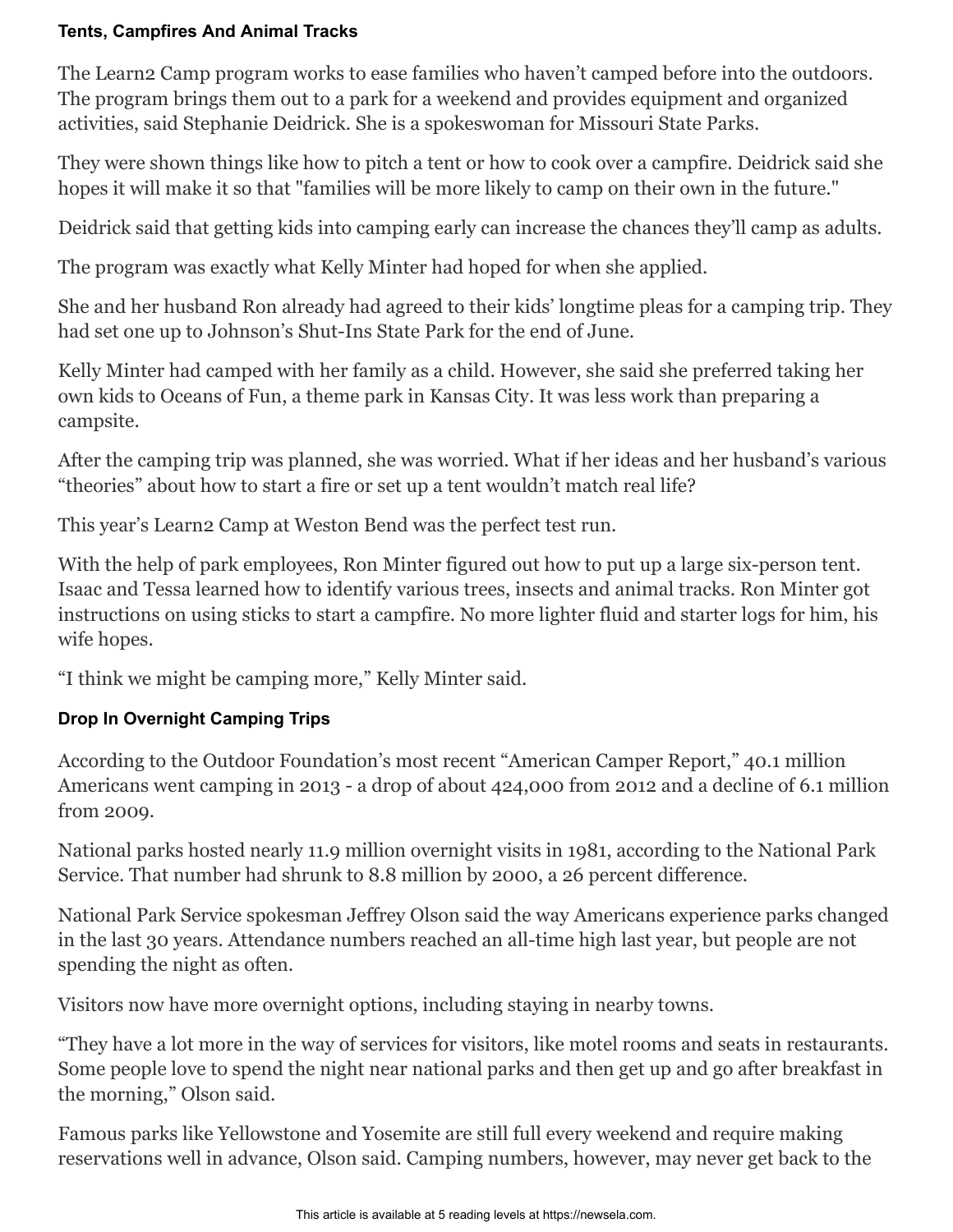highs of the 1980s.

The decline in camping may be more tied to Americans spending less time away from work than any lack of equipment and training.

In the 2014 "American Camper" survey, 71 percent of people gave "more free time or vacation time" as a reason that they would continue camping.

### **Creating "A Legacy" Of Camping**

But the Learn2 Camp program does try to take advantage of one promising fact.

Among campers asked in the 2013 survey, 85 percent took their first trip before they turned 16. After that key age, any chance of a person going camping decreases quite a bit.

Missouri State Parks knows this well.

Exposing families with children to camping when they're younger can start an outdoor tradition for them that may continue for generations, Deidrick said.

Chi Kim, who came to Weston Bend with her husband and three children, agreed. She grew up camping in Colorado.

"I think you are passing on a legacy by coming out here and getting them into camping and the outdoors. Just like anything else, you've got to expose them to it and teach them about it," she said.